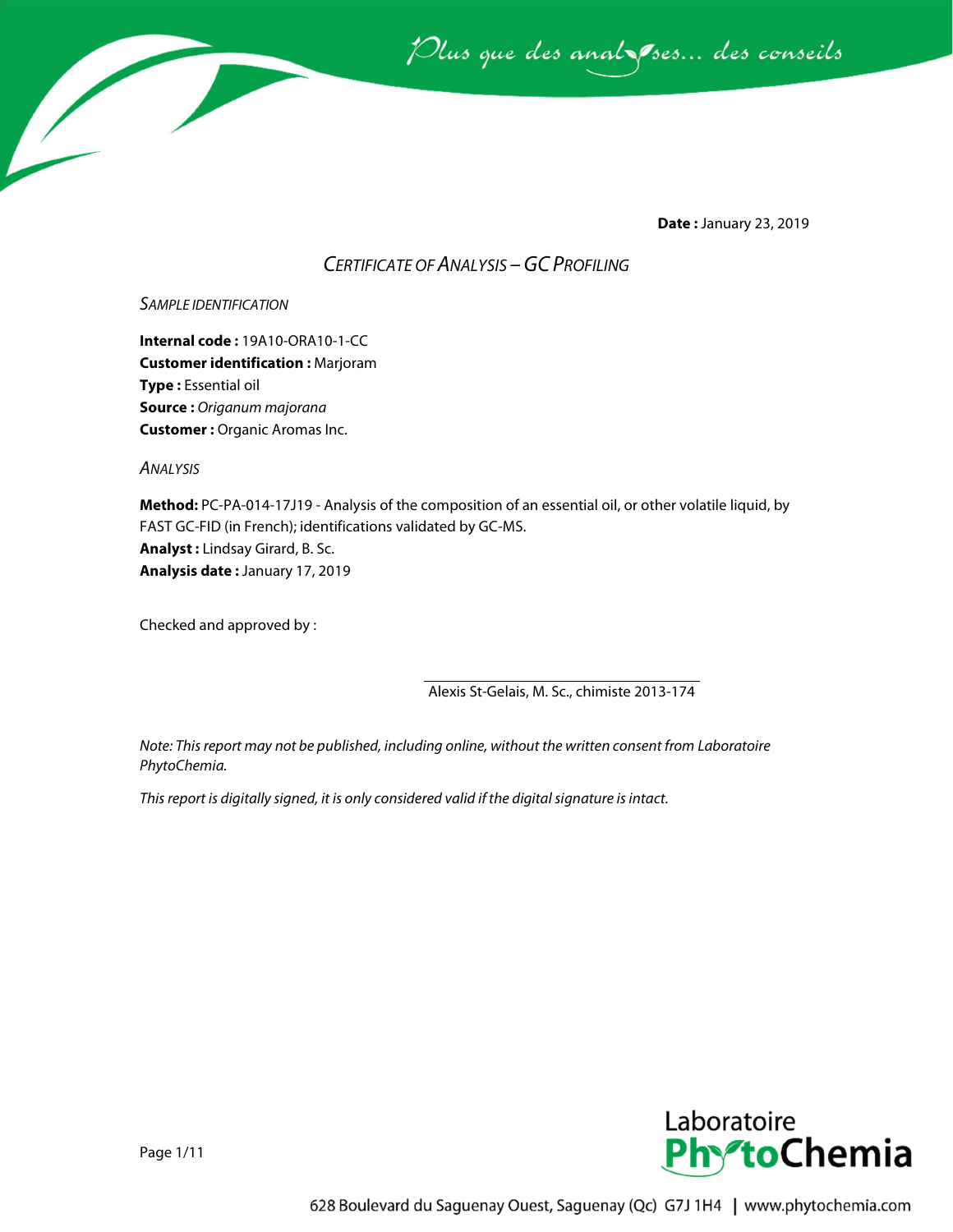### *PHYSICOCHEMICAL DATA*

**Physical aspect:** Faintly yellow liquid **Refractive index:** 1.4710 ± 0.0003 (20 °C)

# *CONCLUSION*

No adulterant, contaminant or diluent has been detected using this method. The sabinene hydrate acetate and linalyl acetate contents are higher than the average in this batch, but this does not question the sample's identity and purity.



Plus que des analzes... des conseils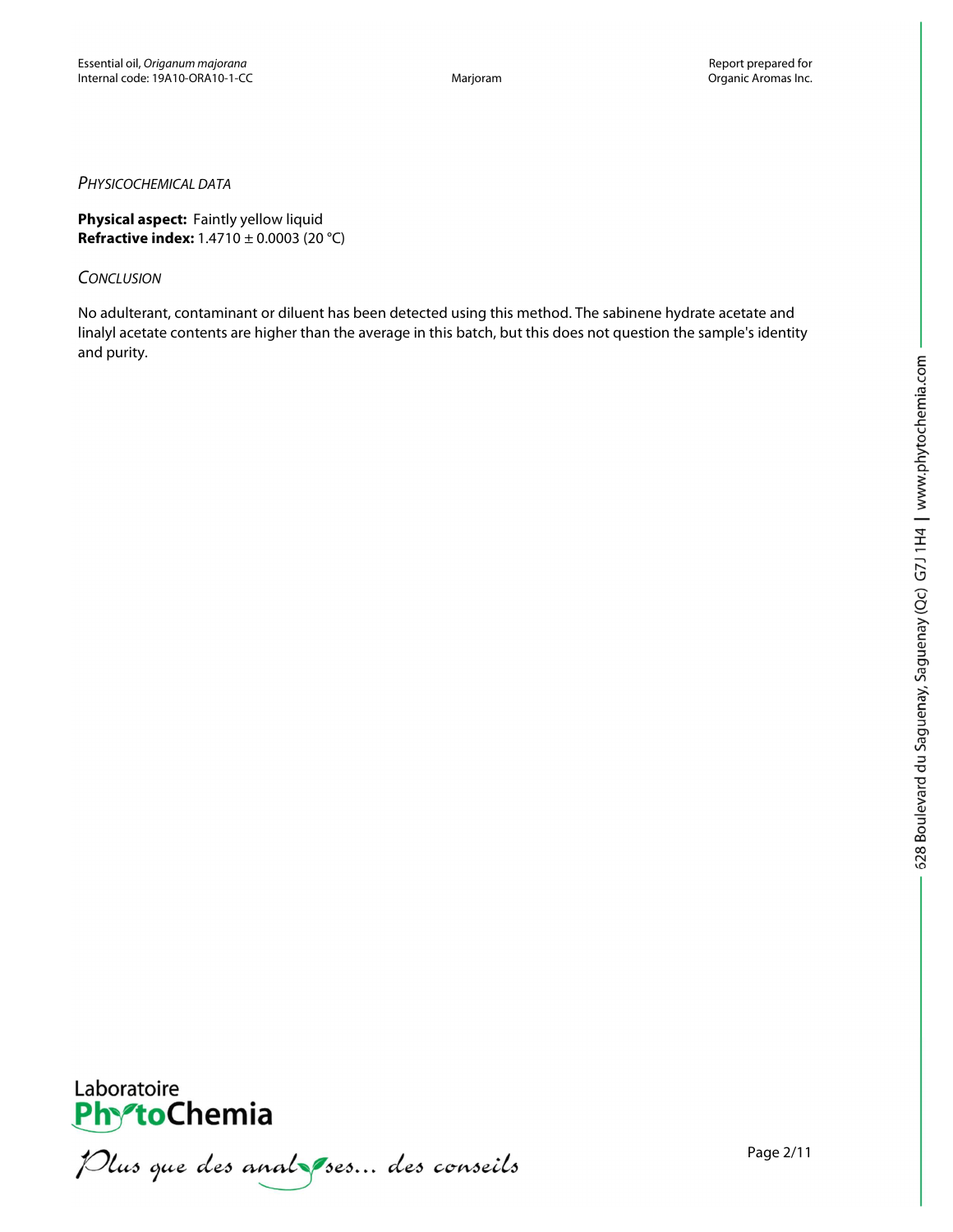#### *ANALYSIS SUMMARY*

| <b>Identification</b>                  | DB-5 (%)     | <b>DB-WAX (%)</b> | <b>Classe</b>          |
|----------------------------------------|--------------|-------------------|------------------------|
| 2-Methyl-3-buten-2-ol                  | tr           |                   | Aliphatic alcohol      |
| Isovaleral                             | 0.02         | 0.02              | Aliphatic aldehyde     |
| 2-Methylbutyral                        | 0.01         | 0.02              | Aliphatic aldehyde     |
| 2-Ethylfuran                           | 0.01         | 0.01              | Furan                  |
| Isoamyl alcohol                        | 0.01         | $0.02*$           | Aliphatic alcohol      |
| 2-Methylbutanol                        | 0.01         | $[0.02]*$         | Aliphatic alcohol      |
| Methyl 2-methylbutyrate                | 0.01         | 0.01              | Aliphatic ester        |
| Hexanal                                | 0.01         | 0.01              | Aliphatic aldehyde     |
| Octane                                 | tr           | tr                | Alkane                 |
| (2E)-Hexenal                           | 0.03         | 0.03              | Aliphatic aldehyde     |
| (3Z)-Hexenol                           | 0.01         | 0.01              | Aliphatic alcohol      |
| Hexanol                                | 0.01         | 0.01              | Aliphatic alcohol      |
| Hashishene                             | 0.01         | $0.65*$           | Monoterpene            |
| a-Thujene                              | 0.68         | 0.67              | Monoterpene            |
| a-Pinene                               | 0.66         | $[0.65]^{*}$      | Monoterpene            |
| Camphene                               | 0.04         | 0.03              | Monoterpene            |
| β-Pinene                               | $6.47*$      | 0.37              | Monoterpene            |
| Sabinene                               | $[6.47]$ *   | 5.99              | Monoterpene            |
| 3-Methylpentyl acetate                 | 0.04         | 0.01              | Aliphatic ester        |
| Octan-3-one                            | 0.07         | 0.06              | Aliphatic ketone       |
| <b>Myrcene</b>                         | 1.60         | 1.57              | Monoterpene            |
| α-Phellandrene                         | 0.48         | 0.42              | Monoterpene            |
| a-Terpinene                            | 8.44         | 8.30              | Monoterpene            |
| Carvomenthene                          | 0.01         | 0.01              | Aliphatic alcohol      |
| para-Cymene                            | 1.47         | 1.46              | Monoterpene            |
| Limonene                               | 3.61         | 1.56              | Monoterpene            |
| 1,8-Cineole                            | $[3.61]$ *   | $2.00*$           | Monoterpenic ether     |
| β-Phellandrene                         | $[3.61]$ *   | $[2.00]^{*}$      | Monoterpene            |
| $(Z)$ - $\beta$ -Ocimene               | 0.03         | 13.39*            | Monoterpene            |
| $(E)$ - $\beta$ -Ocimene               | 0.04         | 0.05              | Monoterpene            |
| γ-Terpinene                            | 13.58        | $[13.39]$ *       | Monoterpene            |
| cis-Sabinene hydrate                   | 4.90         | 4.99              | Monoterpenic alcohol   |
| para-Cymenene                          | $3.08*$      | 0.02              | Monoterpene            |
| Terpinolene                            | $[3.08]^{*}$ | 3.01              | Monoterpene            |
| trans-Sabinene hydrate                 | 10.48        | 10.58             | Monoterpenic alcohol   |
| Unknown                                | $2.11*$      | 0.02              | Oxygenated monoterpene |
| Linalool                               | $[2.11]$ *   | $2.12*$           | Monoterpenic alcohol   |
| Unknown                                | 0.03         | $3.04*$           | Monoterpenic alcohol   |
| cis-para-Menth-2-en-1-ol               | 1.41         | $[2.12]$ *        | Monoterpenic alcohol   |
| a-Campholenal                          | 0.05         | 0.04              | Monoterpenic aldehyde  |
| 4-Hydroxy-4-methylcyclohex-2-<br>enone | 0.02         | 0.02              | Aliphatic alcohol      |
| trans-Pinocarveol                      | 0.06         | 0.06              | Monoterpenic alcohol   |
| trans-para-Menth-2-en-1-ol             | 0.81         | 0.83              | Monoterpenic alcohol   |
| Unknown                                | $0.03*$      | 0.01              | Unknown                |
| 1,4-Dimethyl-4-acetylcyclohexene       | $[0.03]*$    | 0.02              | Monoterpenic ketone    |
| Pinocarvone                            | 0.01         | 0.01              | Monoterpenic ketone    |
| <b>Borneol</b>                         | 0.06         | 0.07              | Monoterpenic alcohol   |

# Laboratoire<br>**Phy<sup>s</sup>toChemia**

Plus que des analzes... des conseils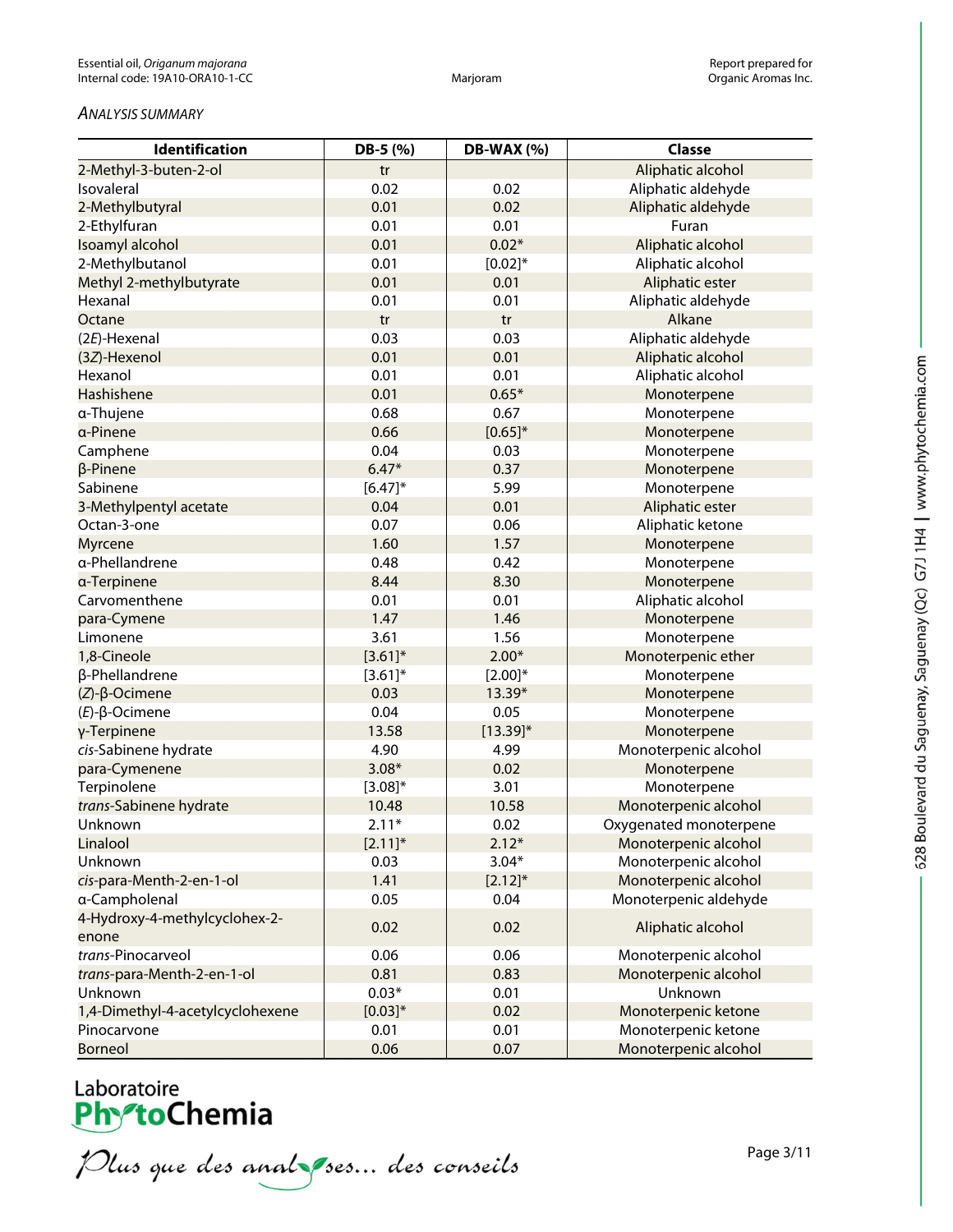| δ-Terpineol                    | 0.01         | 0.03        | Monoterpenic alcohol   |
|--------------------------------|--------------|-------------|------------------------|
| Terpinen-4-ol                  | $21.23*$     | 21.35*      | Monoterpenic alcohol   |
| Cryptone                       | $[21.23]$ *  | 0.06        | Normonoterpenic ketone |
| a-Terpineol                    | 2.68         | 2.76        | Monoterpenic alcohol   |
| cis-Piperitol                  | 0.53         | $0.31*$     | Monoterpenic alcohol   |
| Methylchavicol                 | [0.53]       | $0.21*$     | Phenylpropanoid        |
| Unknown                        | 0.01         | 0.01        | Unknown                |
| trans-Piperitol                | 0.46         | 0.45        | Monoterpenic alcohol   |
| trans-Carveol                  | 0.02         | 0.02        | Monoterpenic alcohol   |
| Nerol                          | 0.03         | 0.04        | Monoterpenic alcohol   |
| Citronellol                    | 0.03         | 0.02        | Monoterpenic alcohol   |
| Carvone                        | $0.16*$      | 0.17        | Monoterpenic ketone    |
| Neral                          | $[0.16]$ *   | $[0.31]$ *  | Monoterpenic aldehyde  |
| trans-Sabinene hydrate acetate | 2.34         | 2.36        | Monoterpenic ester     |
| Geraniol                       | $4.34*$      | 0.05        | Monoterpenic alcohol   |
| Linalyl acetate                | $[4.34]$ *   | 5.72        | Monoterpenic ester     |
| trans-Ascaridole glycol        | 0.10         | 0.10        | Monoterpenic alcohol   |
| Geranial                       | 0.01         | $1.74*$     | Monoterpenic aldehyde  |
| Bornyl acetate                 | 0.02         | 0.01        | Monoterpenic ester     |
| cis-Ascaridole glycol?         | 0.12         | 0.07        | Monoterpenic alcohol   |
| Terpinen-4-yl acetate          | $0.55*$      | 0.40        | Monoterpenic ester     |
| <b>Thymol</b>                  | $[0.55]^{*}$ | 0.09        | Monoterpenic alcohol   |
| Unknown                        | 0.05         |             | Monoterpenic alcohol   |
| Unknown                        | 0.08         | 0.09        | Monoterpenic alcohol   |
| Bicycloelemene                 | 0.04         | 0.03        | Sesquiterpene          |
| a-Cubebene                     | 0.02         | 0.04        | Sesquiterpene          |
| Eugenol                        | 0.03         | 0.02        | Phenylpropanoid        |
| Neryl acetate                  | 0.04         | 0.03        | Monoterpenic ester     |
| a-Copaene                      | 0.01         | 0.02        | Sesquiterpene          |
| Geranyl acetate                | 0.07         | 0.07        | Monoterpenic ester     |
| β-Elemene                      | 0.01         | $[3.04]*$   | Sesquiterpene          |
| β-Caryophyllene                | 2.89         | $[3.04]$ *  | Sesquiterpene          |
| Aromadendrene                  | 0.01         | $[21.35]$ * | Sesquiterpene          |
| trans-a-Bergamotene            | 0.05         | $[3.04]$ *  | Sesquiterpene          |
| a-Humulene                     | 0.12         | $[0.21]$ *  | Sesquiterpene          |
| allo-Aromadendrene             | 0.04         | 0.04        | Sesquiterpene          |
| y-Muurolene                    | 0.02         | 0.03        | Sesquiterpene          |
| Germacrene D                   | 0.01         | 0.02        | Sesquiterpene          |
| Bicyclogermacrene              | $1.79*$      | $[1.74]$ *  | Sesquiterpene          |
| Viridiflorene                  | $[1.79]^{*}$ | 0.05        | Sesquiterpene          |
| γ-Cadinene                     | 0.05         | 0.03        | Sesquiterpene          |
| δ-Cadinene                     | 0.02         | 0.02        | Sesquiterpene          |
| Isocaryophyllene epoxide B     | 0.01         |             | Sesquiterpenic ether   |
| Spathulenol                    | 0.09         | 0.10        | Sesquiterpenic alcohol |
| Caryophyllene oxide            | $0.11*$      | 0.09        | Sesquiterpenic ether   |
| Caryophyllene oxide isomer     | $[0.11]$ *   | 0.01        | Sesquiterpenic ether   |
| Globulol                       | 0.02         | 0.02        | Sesquiterpenic alcohol |
| Viridiflorol                   | 0.01         | 0.03        | Sesquiterpenic alcohol |
| Humulene epoxide II            | 0.02         | 0.01        | Sesquiterpenic ether   |
| τ-Cadinol                      | 0.09         |             | Sesquiterpenic alcohol |
| a-Muurolol                     | 0.01         | 0.02        | Sesquiterpenic alcohol |
| a-Cadinol                      | 0.01         | 0.02        | Sesquiterpenic alcohol |

<u>a-cadinol</u><br>Laboratoire<br>**Phy<sup>-</sup>toChemia** 

Plus que des analzes... des conseils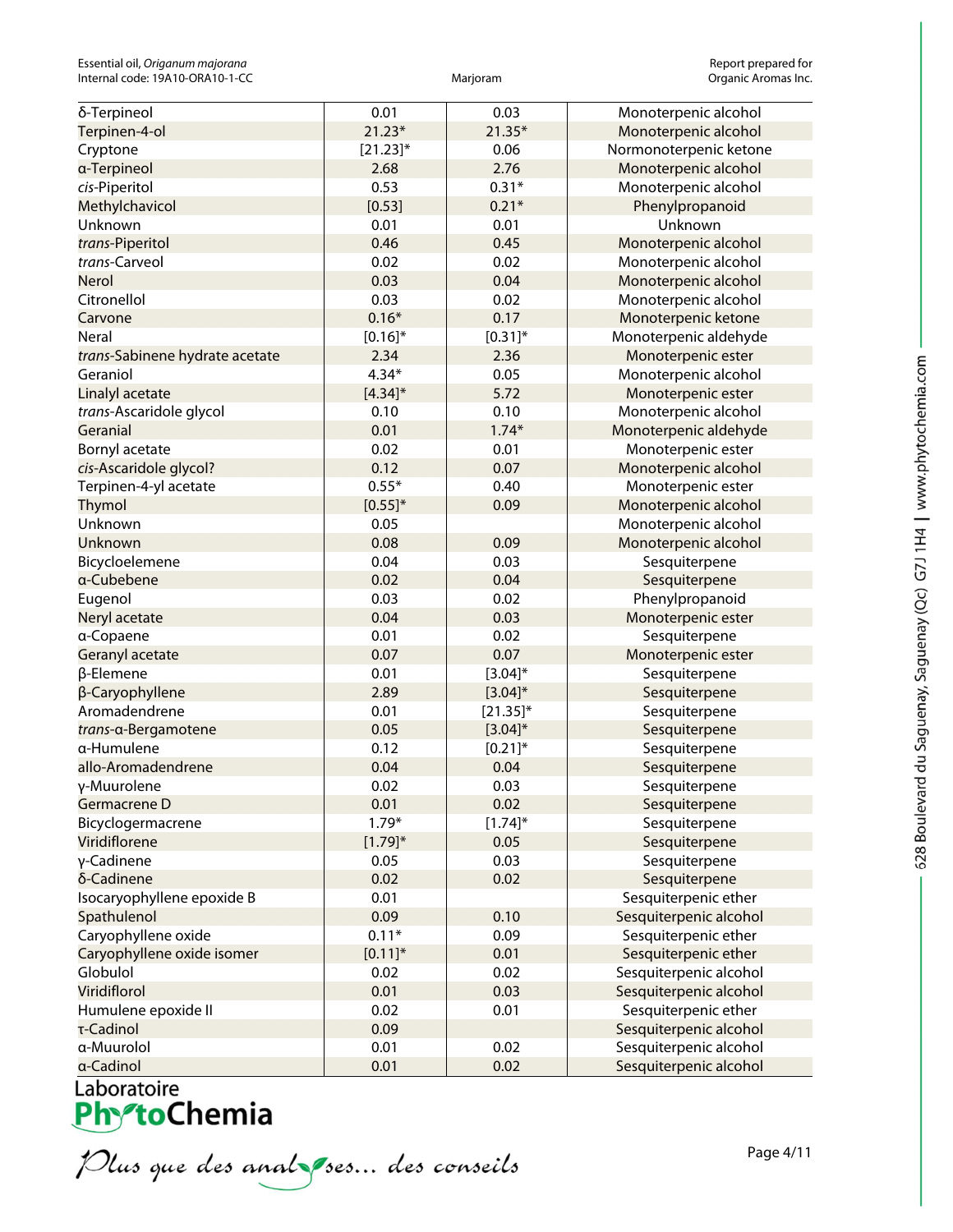Essential oil, *Origanum majorana* Report prepared for Internal code: 19A10-ORA10-1-CC

| <b>Unknown</b>          | 0.01   | 0.04   | Diterpene |
|-------------------------|--------|--------|-----------|
| <b>Total identified</b> | 98.59% | 98.14% |           |

\*: Two or more compounds are coeluting on this column

[xx]: Duplicate percentage due to coelutions, not taken account in the identified total

tr: The compound has been detected below 0.005% of total signal.

Note: no correction factor was applied



Plus que des analzes... des conseils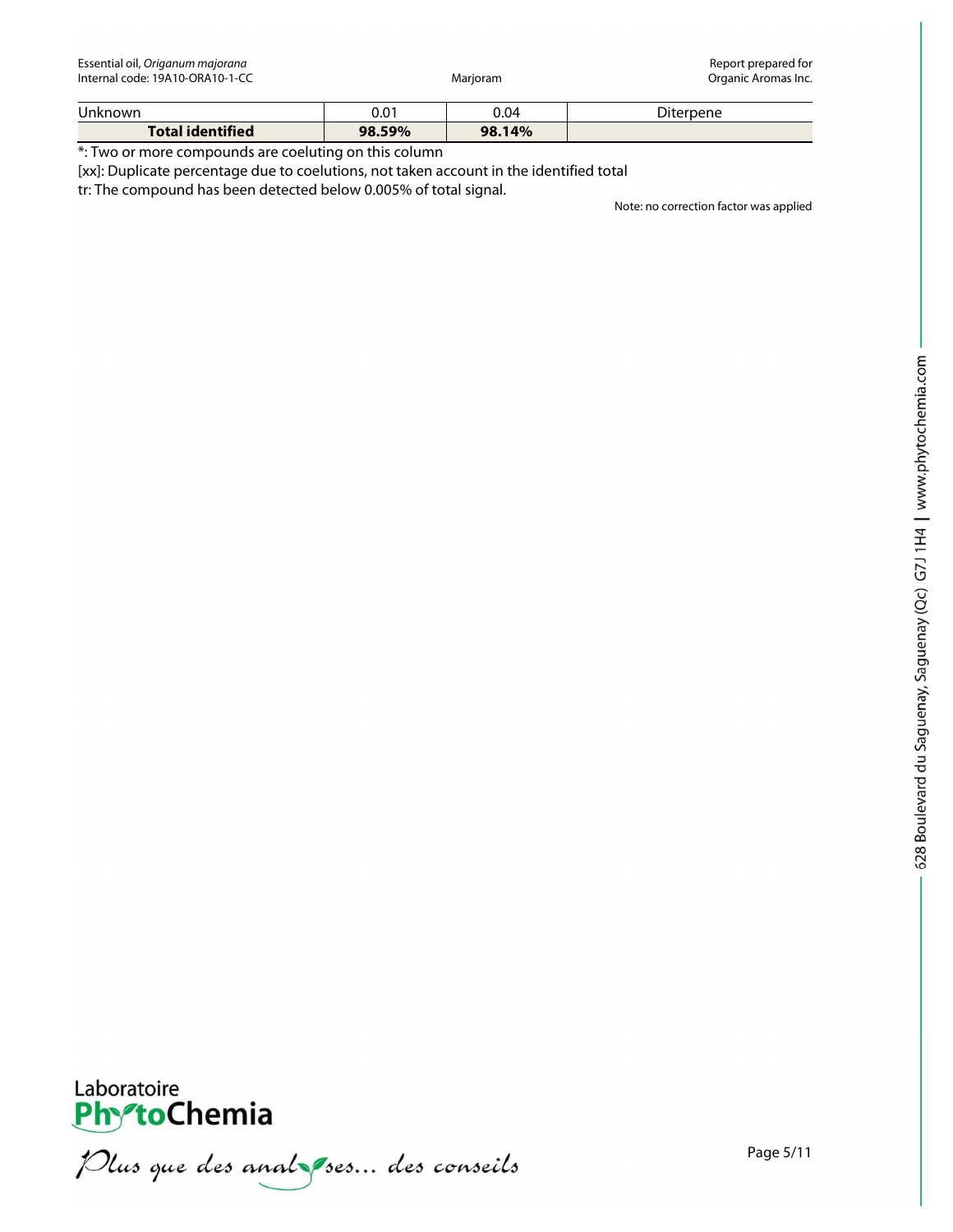# This page was intentionally left blank. The following pages present the complete data of the analysis.



Plus que des anal ses... des conseils

Page 6/11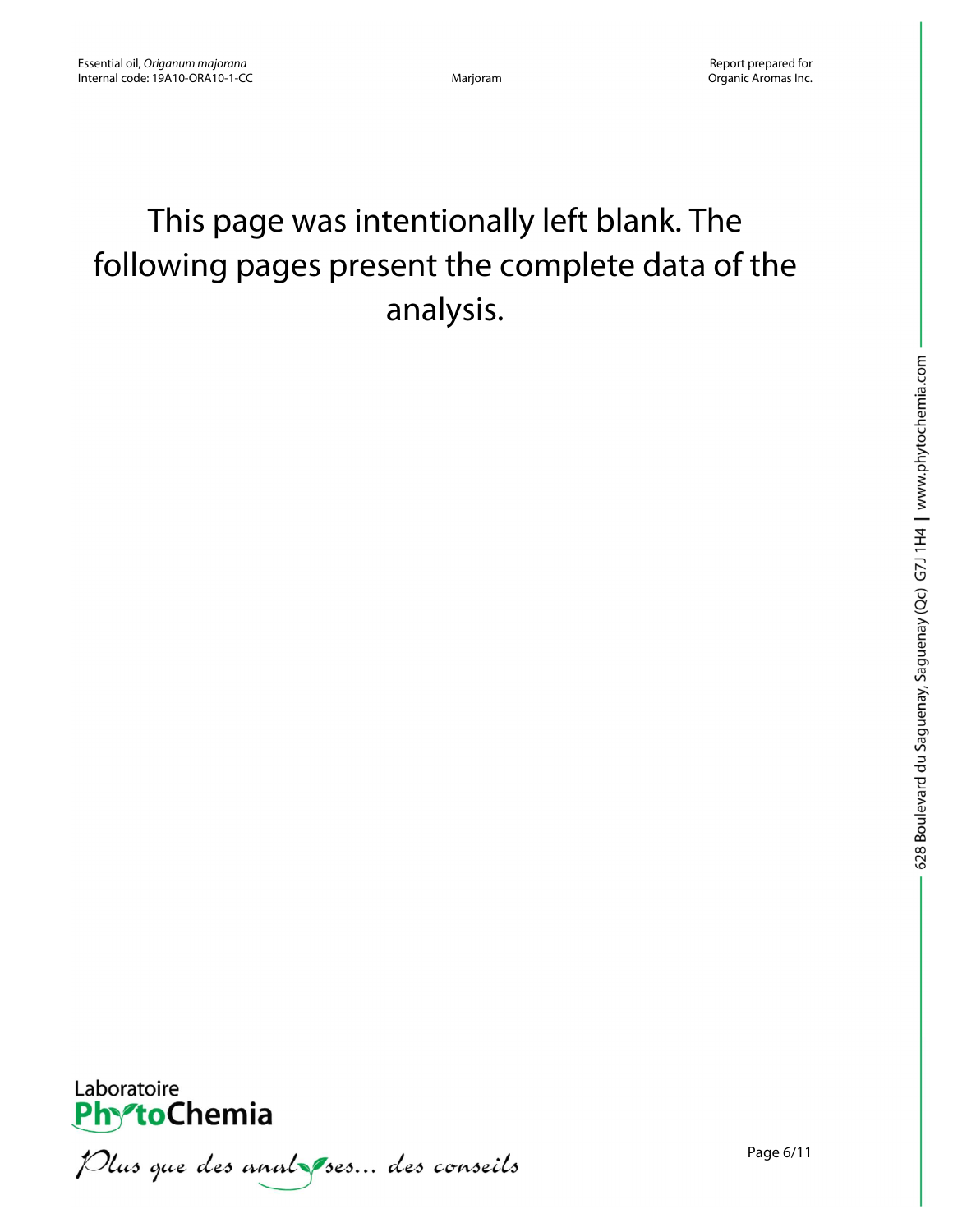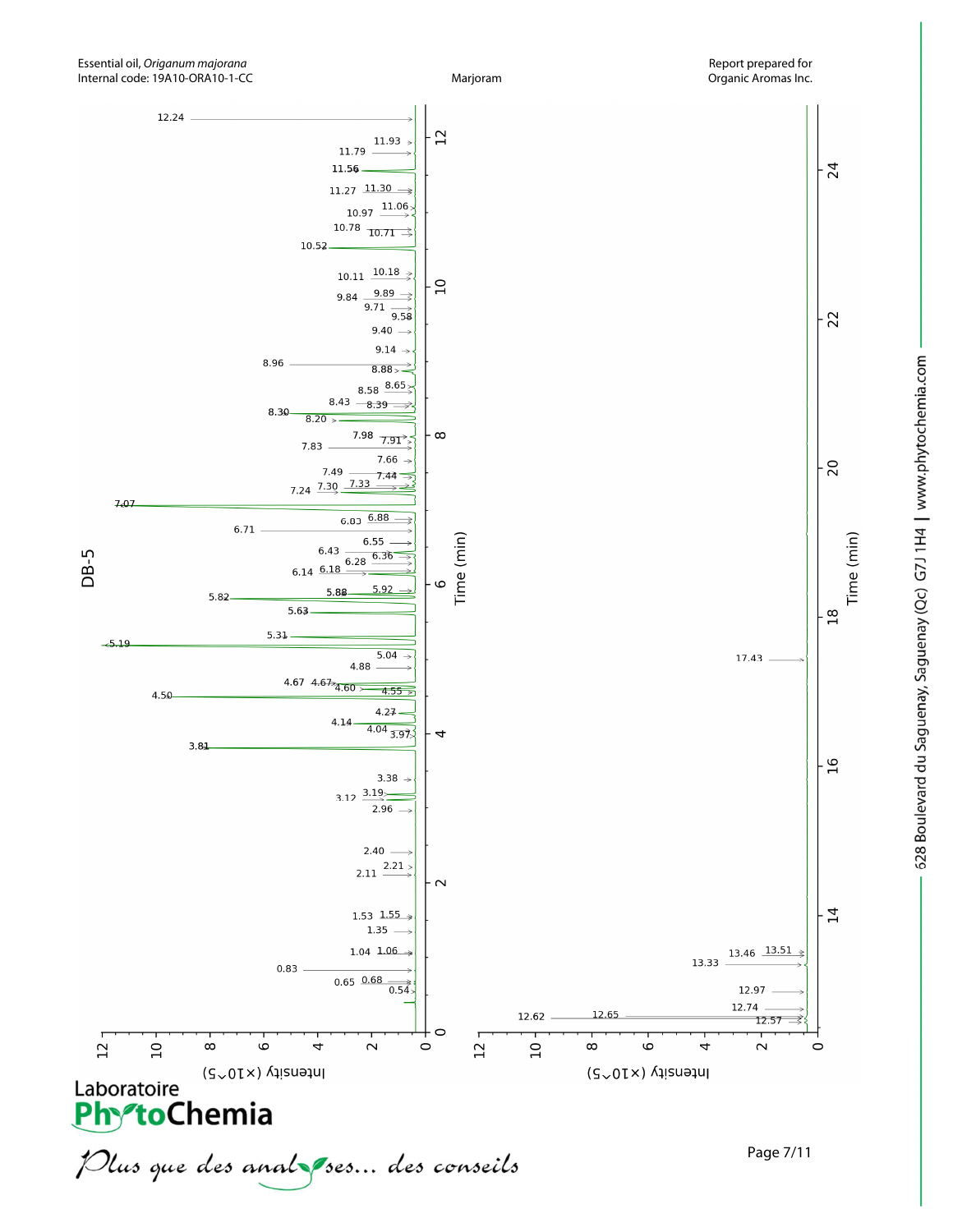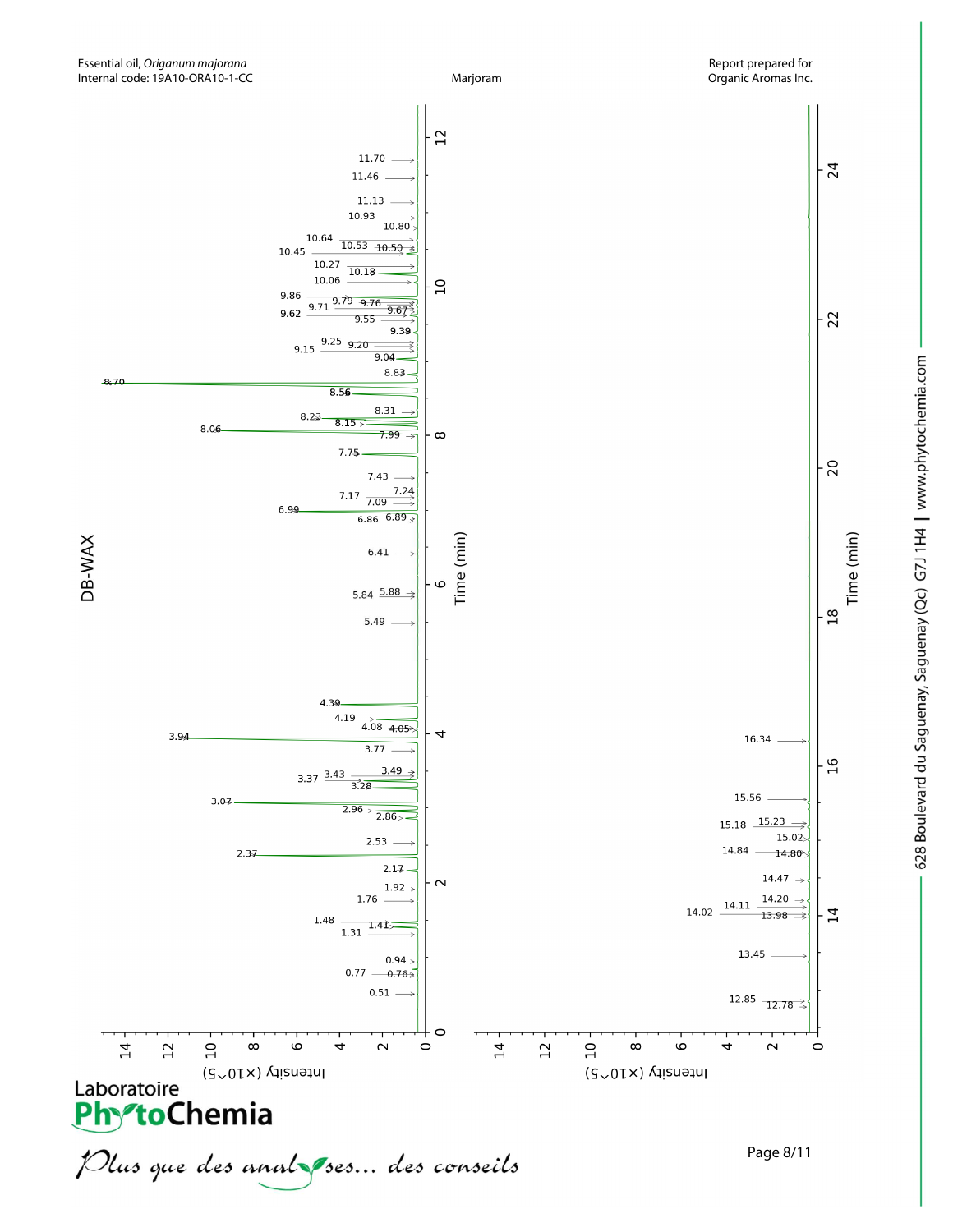## *FULL ANALYSIS DATA*

|                                                                                    | <b>Column DB-5</b> |      |        | <b>Column DB-WAX</b> |      |         |
|------------------------------------------------------------------------------------|--------------------|------|--------|----------------------|------|---------|
| Identification                                                                     | R.T                | R.I  | $\%$   | R.T                  | R.I  | $\%$    |
| 2-Methyl-3-buten-<br>$2$ -ol                                                       | 0.54               | 604  | tr     |                      |      |         |
| Isovaleral                                                                         | 0.65               | 639  | 0.02   | 0.77                 | 888  | 0.02    |
| 2-Methylbutyral                                                                    | 0.68               | 648  | 0.01   | 0.76                 | 883  | 0.02    |
| 2-Ethylfuran                                                                       | 0.83               | 692  | 0.01   | 0.94                 | 925  | 0.01    |
| Isoamyl alcohol                                                                    | 1.04               | 731  | 0.01   | $3.49*$              | 1177 | 0.02    |
| 2-Methylbutanol                                                                    | 1.06               | 733  | 0.01   | $3.49*$              | 1177 | [0.02]  |
| Methyl 2-<br>methylbutyrate                                                        | 1.35               | 771  | 0.01   | 1.31                 | 978  | 0.01    |
| Hexanal                                                                            | 1.53               | 796  | 0.01   | 1.92                 | 1044 | 0.01    |
| Octane                                                                             | 1.55               | 799  | tr     | 0.51                 | 791  | tr      |
| (2E)-Hexenal                                                                       | 2.11               | 847  | 0.03   | 3.43                 | 1173 | 0.03    |
| (3Z)-Hexenol                                                                       | 2.21               | 855  | 0.01   | 5.88                 | 1349 | 0.01    |
| Hexanol                                                                            | 2.40               | 871  | 0.01   | 5.49                 | 1320 | 0.01    |
| Hashishene                                                                         | 2.96               | 914  | 0.01   | $1.41*$              | 994  | 0.65    |
| a-Thujene                                                                          | 3.12               | 924  | 0.68   | 1.48                 | 1003 | 0.67    |
| a-Pinene                                                                           | 3.19               | 929  | 0.66   | $1.41*$              | 994  | [0.65]  |
| Camphene                                                                           | 3.38               | 942  | 0.04   | 1.76                 | 1029 | 0.03    |
| β-Pinene                                                                           | $3.81*$            | 970  | 6.47   | 2.16                 | 1067 | 0.37    |
| Sabinene                                                                           | $3.81*$            | 970  | [6.47] | 2.37                 | 1087 | 5.99    |
| 3-Methylpentyl<br>acetate                                                          | 3.97               | 980  | 0.04   | 3.77                 | 1200 | 0.01    |
| Octan-3-one                                                                        | 4.04               | 985  | 0.07   | 4.05                 | 1221 | 0.06    |
| Myrcene                                                                            | 4.14               | 991  | 1.60   | 2.96                 | 1136 | 1.57    |
| a-Phellandrene                                                                     | 4.27               | 1000 | 0.48   | 2.86                 | 1128 | 0.42    |
| a-Terpinene                                                                        | 4.50               | 1014 | 8.44   | 3.07                 | 1144 | 8.30    |
| Carvomenthene                                                                      | 4.55               | 1018 | 0.01   | 2.53                 | 1102 | 0.01    |
| para-Cymene                                                                        | 4.60               | 1021 | 1.47   | 4.19                 | 1232 | 1.46    |
| Limonene                                                                           | 4.66†              | 1025 | 3.61   | 3.28                 | 1160 | 1.56    |
| 1,8-Cineole                                                                        | 4.67*†             | 1026 | [3.61] | $3.37*$              | 1168 | 2.00    |
| β-Phellandrene                                                                     | $4.67*$ †          | 1026 | [3.61] | $3.37*$              | 1168 | [2.00]  |
| $(Z)$ - $\beta$ -Ocimene                                                           | 4.88               | 1039 | 0.03   | $3.94*$              | 1213 | 13.39   |
| $(E)$ - $\beta$ -Ocimene                                                           | 5.04               | 1049 | 0.04   | 4.08                 | 1223 | 0.05    |
| γ-Terpinene                                                                        | 5.19               | 1058 | 13.58  | $3.94*$              | 1213 | [13.39] |
| cis-Sabinene<br>hydrate                                                            | 5.31               | 1066 | 4.90   | 6.99                 | 1430 | 4.99    |
| para-Cymenene                                                                      | $5.63*$            | 1086 | 3.08   | 6.41                 | 1387 | 0.02    |
| Terpinolene                                                                        | $5.63*$            | 1086 | [3.08] | 4.39                 | 1248 | 3.01    |
| trans-Sabinene<br>hydrate                                                          | 5.82               | 1098 | 10.48  | 8.06                 | 1512 | 10.58   |
| Unknown [m/z 95,<br>150 (45), 110 (35),<br>107 (23), 109 (21)]                     | $5.88*$            | 1102 | 2.11   | 5.84                 | 1346 | 0.02    |
| Linalool                                                                           | $5.88*$            | 1102 | [2.11] | $8.15*$              | 1518 | 2.12    |
| Unknown [m/z<br>119, 109 (94), 43<br>$(61)$ , 95 $(56)$ , 91<br>(48), 77 (32), 152 | 5.92               | 1104 | 0.03   | $8.56*$              | 1550 | 3.04    |

Laboratoire<br>**Phy<sup>s</sup>toChemia** 

Plus que des analzes... des conseils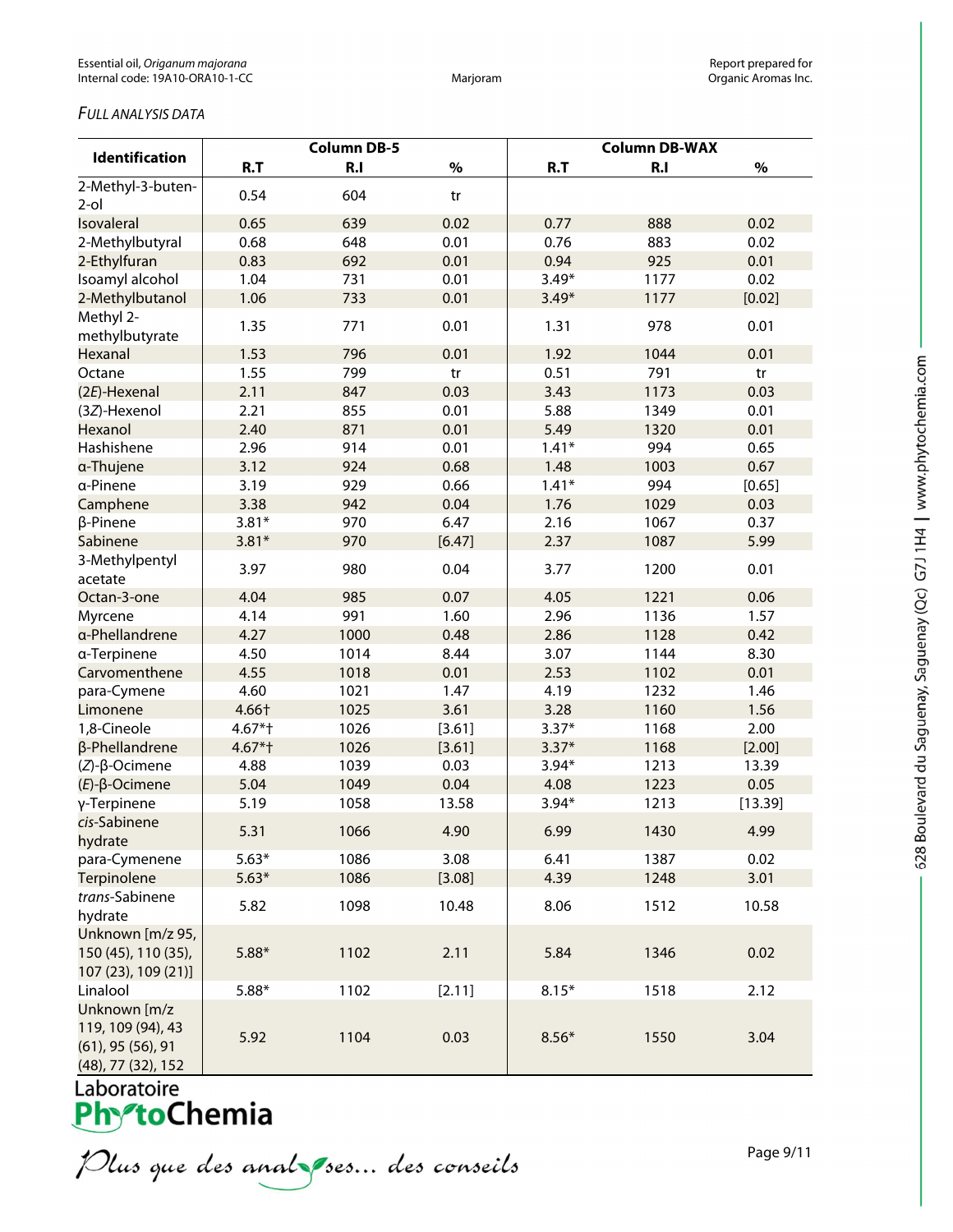| Essential oil, Origanum majorana |
|----------------------------------|
| Internal code: 19A10-ORA10-1-CC  |

Essential of **Report prepared for Marjoram**<br>Companic Aromas Inc. Organic Aromas Inc.

| (32), 137 (31), 134<br>(24)]                                                          |           |      |         |          |      |        |
|---------------------------------------------------------------------------------------|-----------|------|---------|----------|------|--------|
| cis-para-Menth-2-<br>en-1-ol                                                          | 6.14      | 1119 | 1.41    | $8.15*$  | 1518 | [2.12] |
| a-Campholenal<br>4-Hydroxy-4-                                                         | 6.18      | 1121 | 0.05    | 7.09     | 1438 | 0.04   |
| methylcyclohex-2-<br>enone                                                            | 6.28      | 1128 | 0.02    | 14.11    | 2031 | 0.02   |
| trans-Pinocarveol                                                                     | 6.36      | 1133 | 0.06    | 9.25     | 1604 | 0.06   |
| trans-para-Menth-<br>$2$ -en-1-ol                                                     | 6.43      | 1137 | 0.81    | 9.04     | 1587 | 0.83   |
| Unknown [m/z<br>109, 124 (45), 119<br>$(41)$ , 43 $(35)$ , 91<br>$(28)$ , 95 $(25)$ ] | $6.55*$   | 1145 | 0.03    | 6.89     | 1423 | 0.01   |
| 1,4-Dimethyl-4-<br>acetylcyclohexene                                                  | $6.55*$   | 1145 | [0.03]  | 7.43     | 1463 | 0.02   |
| Pinocarvone                                                                           | 6.72      | 1156 | 0.01    | 7.99     | 1505 | 0.01   |
| Borneol                                                                               | 6.83      | 1163 | 0.06    | 9.76     | 1646 | 0.07   |
| δ-Terpineol                                                                           | 6.88      | 1166 | 0.01    | 9.55     | 1628 | 0.03   |
| Terpinen-4-ol                                                                         | $7.07*$   | 1178 | 21.23   | 8.70*†   | 1561 | 21.35  |
| Cryptone                                                                              | $7.07*$   | 1178 | [21.23] | 9.20     | 1600 | 0.06   |
| a-Terpineol                                                                           | 7.24      | 1190 | 2.68    | 9.86     | 1654 | 2.76   |
| cis-Piperitol                                                                         | 7.30+     | 1193 | 0.53    | $9.62*$  | 1634 | 0.31   |
| Methylchavicol                                                                        | $7.33+$   | 1196 | [0.53]  | $9.39*$  | 1616 | 0.21   |
| Unknown [m/z 95,<br>93 (32), 121 (24),<br>79 (22), 91 (21),<br>105 (16) 154 (2)]      | 7.44      | 1203 | 0.01    | 10.93    | 1743 | 0.01   |
| trans-Piperitol                                                                       | 7.49      | 1206 | 0.46    | 10.45    | 1702 | 0.45   |
| trans-Carveol                                                                         | 7.66      | 1217 | 0.02    | 11.46    | 1788 | 0.02   |
| Nerol                                                                                 | 7.83      | 1229 | 0.03    | 11.13    | 1761 | 0.04   |
| Citronellol                                                                           | 7.91      | 1235 | 0.03    | 10.80    | 1732 | 0.02   |
| Carvone                                                                               | 7.98*     | 1240 | 0.16    | 10.06    | 1671 | 0.17   |
| <b>Neral</b>                                                                          | 7.98*     | 1240 | [0.16]  | $9.62*$  | 1634 | [0.31] |
| trans-Sabinene<br>hydrate acetate                                                     | 8.20      | 1255 | 2.34    | 7.75     | 1488 | 2.36   |
| Geraniol                                                                              | $8.30*$   | 1261 | 4.34    | 11.70    | 1809 | 0.05   |
| Linalyl acetate                                                                       | $8.30*$   | 1261 | [4.34]  | 8.23     | 1524 | 5.72   |
| trans-Ascaridole<br>glycol                                                            | 8.39      | 1268 | 0.10    | 14.20    | 2039 | 0.10   |
| Geranial                                                                              | 8.43      | 1270 | 0.01    | $10.18*$ | 1680 | 1.74   |
| <b>Bornyl acetate</b>                                                                 | 8.58      | 1281 | 0.02    | 8.31     | 1531 | 0.01   |
| cis-Ascaridole<br>glycol?                                                             | 8.65      | 1286 | 0.12    | 14.84    | 2102 | 0.07   |
| Terpinen-4-yl<br>acetate                                                              | $8.88*$ † | 1301 | 0.55    | 8.83     | 1571 | 0.40   |
| Thymol                                                                                | $8.88*$ † | 1301 | [0.55]  | 15.18    | 2136 | 0.09   |
| Unknown analog                                                                        | 8.96      | 1307 | 0.05    |          |      |        |
| Unknown [m/z 97,                                                                      |           |      |         |          |      |        |
| 112 (92), 83 (62),<br>43 (44), 41 (25)                                                | 9.14      | 1316 | 0.08    | 15.02    | 2119 | 0.09   |

Laboratoire

Plus que des analzes... des conseils